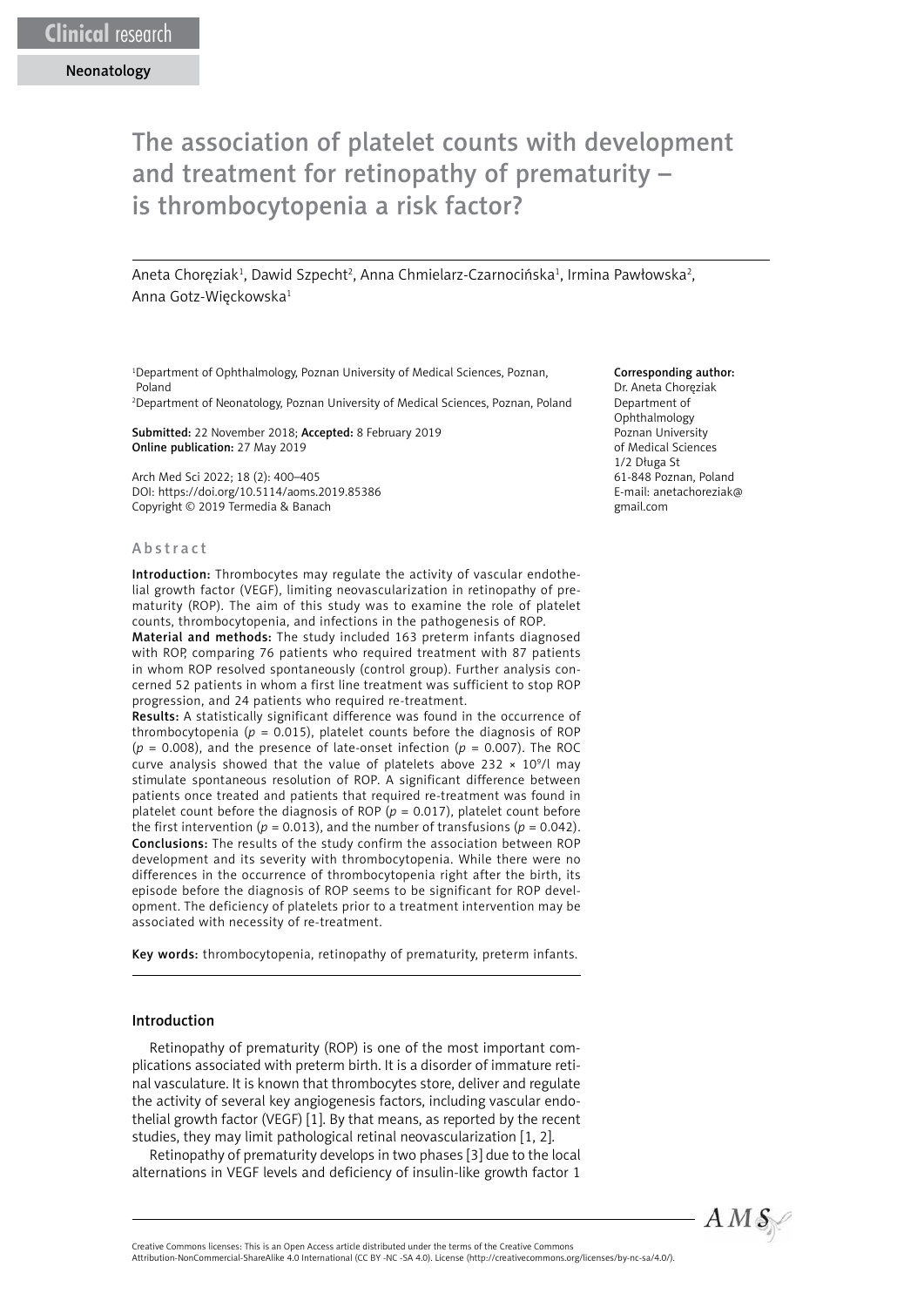(IGF-1) in preterm infants. The birth transfers the baby from the intrauterine environment (PaO<sub>2</sub>)  $\langle$  3.5 kPa) to room air (PaO<sub>2</sub> = 10.5–12.5 kPa), where increased oxygen concentration leads to physiological retinal hyperoxia and VEGF-downregulation. This results in cessation of retinal vessel growth and vessel retraction in the immature retina – phase I occurs and the retina becomes hypoxic. As the infant grows, endogenous production of IGF-1 rises and activates accumulated VEGF together with retinal hypoxia, leading to proliferative retinopathy (phase II) [3].

Thrombocytopenia is one of the most frequent hematological disorders in neonates. The prevalence of thrombocytopenia is estimated to occur in 1% to 5% of all newborns and 20% to 40% of infants in intensive care units [4, 5]. The results of the study of Ulusoy *et al*. [4] indicated that thrombocytopenia was detected in 3.8% among all hospitalized neonates and in 12% of pre-terms. Its incidence increases with decreasing gestational age and birth weight.

If platelets limit VEGF accumulation and temper retinal angiogenesis, thrombocytopenia may permit a greater degree of unregulated retinal neovascularization, when IGF-1 levels rise and activate accumulated VEGF (in phase II of ROP).

So far, only a few reports have investigated the role of thrombocytopenia in the development of ROP, none of them has studied its influence on the treatment of the disease.

The aim of the study was to investigate the role of platelet counts, thrombocytopenia, and infections in the pathogenesis of ROP. Furthermore, to determine the critical time of their occurrence and to assess their influence on ROP that requires treatment. We hypothesized that lower levels of platelet count can promote the development and progression of ROP.

#### Material and methods

#### Study design and subjects

This is a retrospective study of 163 preterm infants born in the Gynecology and Obstetrics Hospital of Poznan University of Medical Sciences, Poland, between November 29, 2013 and November 28, 2017. The study compared 76 patients who developed ROP requiring treatment (case group: mean gestational age: 25 ±1.72 weeks; mean weight: 830 ±206 g) with 87 patients with ROP that resolved spontaneously (control group: mean gestational age: 28 ±2.07 weeks; mean weight: 1125 ±352 g). The group of patients who required treatment was further divided into the subgroups of patients who after initial treatment recovered from ROP ( $n = 52$ ), and the group of patients with an aggressive form of the disease who required re-treatment  $(n = 24)$ .

The study protocol was approved by the Bioethical Review Board of Poznan University of Medical Sciences.

## Treatment

Treatment decisions were based on the Early Treatment for ROP (ETROP) study guidelines. Patients with type 1 ROP (zone I any stage ROP with plus disease; zone I, stage 3 ROP without plus disease; or zone II, stage 2 or 3 ROP with plus disease) [6] were treated within 72 h from diagnosis. Laser retinal photocoagulation  $(n = 47)$ , injection of VEGF inhibitor ( $n = 5$ ), or both ( $n = 24$ ) were used as treatment methods. Among the treated patients, in 52 patients, the first line of treatment was sufficient to stop ROP progression, and 24 patients required re-treatment.

## Data collection

Thrombocytopenia was defined as a serum platelet count less than  $100 \times 10^9$ /l. The data were collected from electronic medical records. Peripheral blood platelet count measurements from several time intervals were abstracted, including the day of patient's birth and the most recent platelet count prior to the diagnosis of ROP, qualification to the treatment, and the day of the treatment procedure. The occurrence of thrombocytopenia before 31-week postmenstrual age (PMA), the total number of days with thrombocytopenia (meaning the number of days during hospitalization when platelet count was  $\langle$  than 100  $\times$  10<sup>9</sup>/l), and the number of platelet transfusions were also collected.

The data associated with infectious episodes, included the occurrence of early-onset (intrauterine,  $\langle$  7 days after birth – congenital pneumonia, congenital sepsis or fetal inflammatory response syndrome (FIRS)) or late-onset infections ( $> 7$  days after birth, any sepsis or ventilator-associated pneumonia).

#### Statistical analysis

Cases were analyzed in comparison to the control group; further analysis concerned the subgroups of treated patients. Statistical analyses were carried out with Statistica, Statsoft, Inc. 2014, version 12. Mann-Whitney test,  $\chi^2$  test and Student's *t*-test were used to investigate the relationships between variables. The ROC curve analysis and multivariate logistic regression analysis were also performed.

# Results

The clinical and demographic data of patients and the comparison among the groups of patients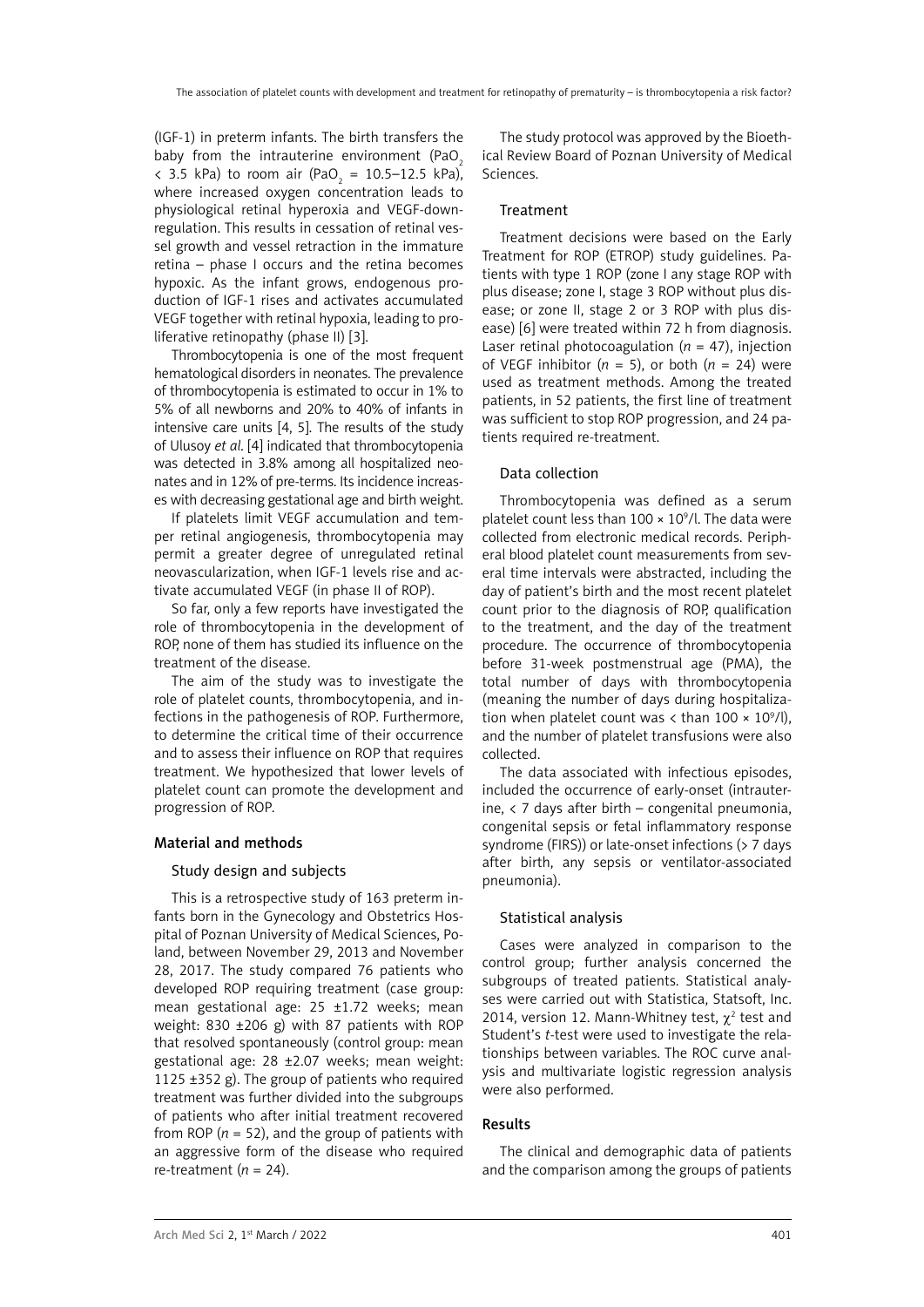with non-treatment requiring vs. treatment-requiring ROP are shown in Table I. A statistically significant difference between the case and control group was found in the occurrence of thrombocytopenia ( $p = 0.015$ ) and median platelet count (*p* = 0.008) before the diagnosis of ROP. The mean postmenstrual age (PMA) for the measurements prior to the diagnosis of ROP was 32.9 weeks; median platelet count in the case and control groups were, respectively,  $325 \times 10^9$ /l (range: 56–728) and  $401 \times 10^9$ /l (range: 106–1,015). The presence of late-onset infection was statistically significant (*p* = 0.007); no correlation of early-onset infections was found between these groups ( $p = 0.087$ ).

The analyses including platelets transfusions ( $p = 0.402$ ), number of platelet transfusions ( $p =$ 0.198), the occurrence of thrombocytopenia before 31 PMA ( $p = 0.332$ ), or on the day of birth (*p* = 0.844) did not reach statistical significance*.* 

The ROC curve analysis showed that the value of platelets before the diagnosis above  $232 \times 10^9$ /l may promote spontaneous resolution of ROP (the ROC curve: specificity 0.92, sensitivity 0.329; AUC: 0.622,  $p = 0.063$ ).

Multivariate logistic regression analysis suggested that the risk of ROP development increased with the number of days with thrombocytopenia, with borderline significance (OR =  $1.097$ ; 95% CI:  $0.99 - 1.21$ ;  $p = 0.052$ ) and with decreasing gestational age (OR = 0.523; 95% CI: 0.42–0.65; *p* < 0.001).

The baseline characteristics of patients once treated and patients who required re-treatment are

presented in Table II. Among the cases, statistically significant difference between the patients treated once and the patients that required re-treatment was found in platelet counts before the diagnosis of ROP (mean: 32.7 PMA; median platelet count: 371  $\times$  10<sup>9</sup>/l and 242  $\times$  10<sup>9</sup>/l, respectively;  $p = 0.017$ ), platelet count before the first intervention (mean: 34.8 PMA; 360  $\times$  10<sup>9</sup>/l and 243  $\times$  10<sup>9</sup>/l, respectively;  $p = 0.013$ ), and the number of transfusions (mean number of transfusions: 0.48 and 1.17, respectively;  $p = 0.042$ ).

There was no significant difference between the patients once treated and the patients that required re-treatment in platelet counts before the qualification for treatment ( $p = 0.099$ ), in the occurrence of thrombocytopenia on the day of birth (*p* = 0.767), or before 31 PMA (*p* = 0.077). The presence of early-onset ( $p = 0.572$ ) or late-onset (*p* = 0.862) infections was not significant.

## Discussion

The results of our study are in accordance with the previous studies that indicate the association between the development of retinopathy of prematurity and platelet count/thrombocytopenia. While there were no differences in the occurrence of thrombocytopenia right after the birth, its episode before the diagnosis of ROP (mean: 32.9 PMA) seems to be significant for ROP development. Furthermore, higher platelet count before the diagnosis may promote spontaneous resolution of ROP. This study is the first to investigate the role of platelet counts not only in the

Table I. Comparison of type 1 ROP cases (patients who required treatment) and control group (patients in whom ROP resolved spontaneously)

| Parameter                                                                                    | Case group $(n = 76)$ | Control group $(n = 87)$ | P-value              |
|----------------------------------------------------------------------------------------------|-----------------------|--------------------------|----------------------|
| Gestational age, mean ± SD [weeks]                                                           | $25 + 1.72$           | $28 + 2.07$              | $< 0.05^{\text{a}}$  |
| Birth weight, mean $\pm$ SD [g]                                                              | $830 + 206$           | $1125 + 352$             | $& 0.05^{\circ}$     |
| Hospital stays, median (range) [days]                                                        | $108(52-190)$         | $67(23-152)$             | < 0.001 <sup>a</sup> |
| Platelet count before the diagnosis of ROP, median<br>(range) [ $\times$ 10 <sup>9</sup> /l] | 325 (56-728)          | 401 (106-1,015)          | 0.008a               |
| Early-onset infection, $\%$ (n)                                                              | 55.3(42)              | 42.5(37)                 | 0.087 <sup>b</sup>   |
| Late-onset infection, $\%$ (n)                                                               | 50.0 (38)             | 29.9 (26)                | 0.007 <sup>b</sup>   |
| Total number of days with thrombocytopenia (mean)                                            | 3.45                  | 1.52                     | 0.054a               |
| Platelet transfusions, $\%$ (n)                                                              | 25.0(19)              | 19.5(17)                 | 0.402 <sup>b</sup>   |
| No. of platelet transfusions (mean)                                                          | 0.697                 | 0.368                    | $0.198$ <sup>a</sup> |
| The occurrence of thrombocytopenia (yes/no), % $(n)$ :                                       |                       |                          |                      |
| On the day of birth                                                                          | 5.3(4)                | 4.6 $(4)$                | 0.844 <sup>b</sup>   |
| Before 31 PMA                                                                                | 39.5 (30)             | 32.2 (28)                | 0.332 <sup>b</sup>   |
| Before the diagnosis of ROP                                                                  | 6.6(5)                | 0.0(0)                   | $0.015^{b}$          |

<sup>a</sup>Mann Whitney test, <sup>b</sup>χ<sup>2</sup> test.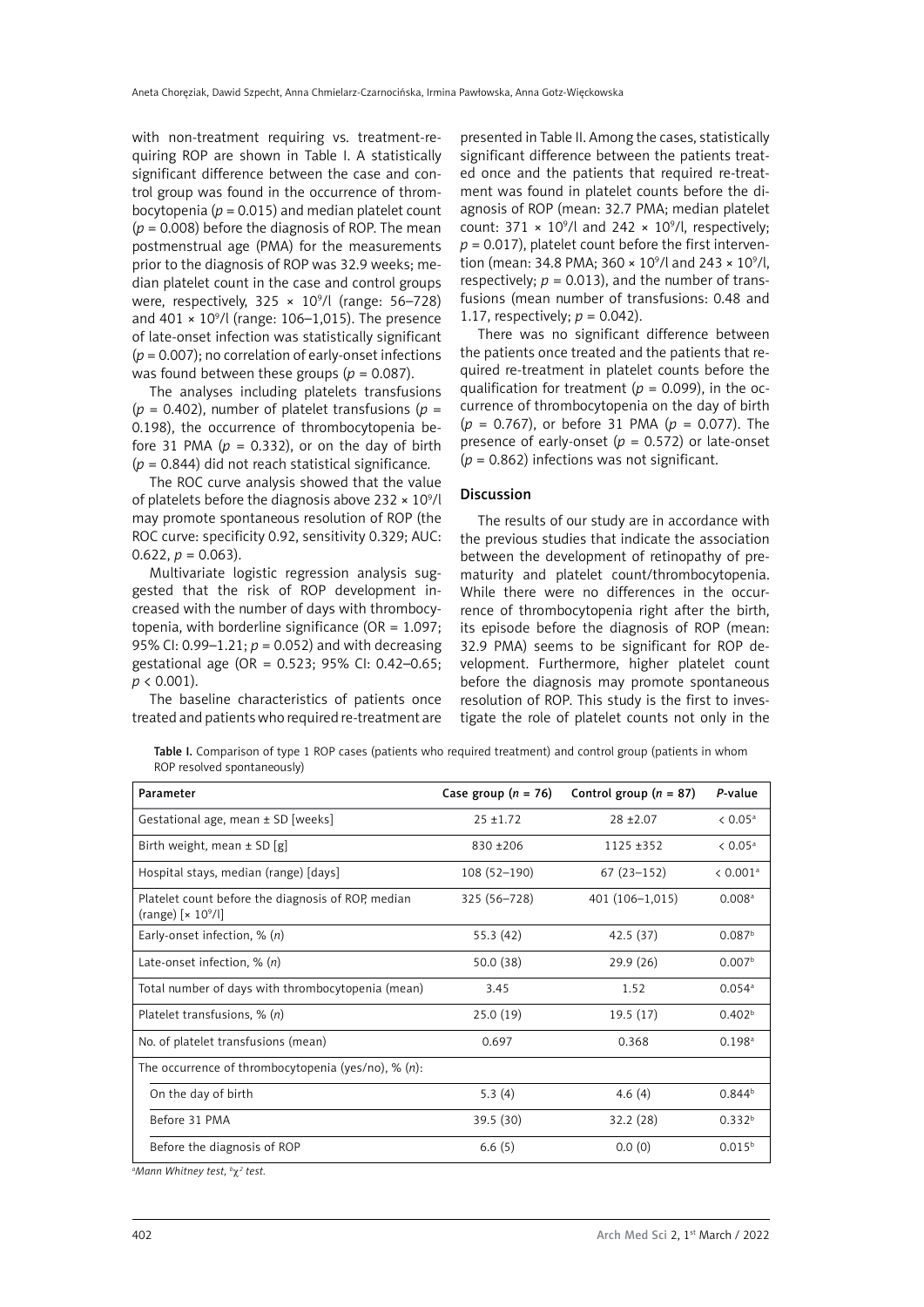Table II. Comparison of the subgroups of the patients requiring treatment

| Parameter                                                                              | Patients treated once<br>$(n = 52)$ | Patients re-treated<br>$(n = 24)$ | P-value            |
|----------------------------------------------------------------------------------------|-------------------------------------|-----------------------------------|--------------------|
| Gestational age, mean ± SD [weeks]                                                     | $26.08 \pm 1.89$                    | $25.21 \pm 1.10$                  | 0.048a             |
| Birth weight, mean $\pm$ SD [g]                                                        | $876 + 222$                         | 785 ±153                          | 0.071c             |
| Hospital stays, mean ± SD [days]                                                       | 108 ± 29.24                         | $124 + 30.93$                     | 0.033c             |
| Total number of days with thrombocytopenia,<br>mean $\pm$ SD [days]                    | $2.60 \pm 5.21$                     | $5.29 \pm 8.11$                   | 0.091 <sup>a</sup> |
| Platelet count before diagnosis of ROP,<br>median (range) [× 10 <sup>9</sup> /l]       | 371 (86-728)                        | 242 (56-649)                      | 0.017a             |
| Platelet count before qualification to treatment,<br>median (range) $[x 10^9/l]$       | 342 (67-728)                        | 229 (56-678)                      | 0.099c             |
| Platelet count before treatment intervention,<br>median (range) [× 10 <sup>9</sup> /l] | 360 (82-656)                        | 243 (52-557)                      | 0.013c             |
| Number of platelet transfusions, mean ± SD                                             | $0.48 + 1.15$                       | $1.17 \pm 1.86$                   | 0.042a             |
| Platelet transfusions (yes/no), % (n)                                                  | 19.2(10)                            | 37.5(9)                           | 0.154 <sup>b</sup> |
| Early-onset infections, $\%$ (n)                                                       | 53.8 (28)                           | 58.3 (14)                         | 0.572 <sup>b</sup> |
| Late-onset infections, $\%$ (n)                                                        | 50.0(26)                            | 50.0(12)                          | 0.862 <sup>b</sup> |
| The occurrence of thrombocytopenia (yes/no), % $(n)$ :                                 |                                     |                                   |                    |
| On the day of birth                                                                    | 5.8(3)                              | 4.2 $(1)$                         | $0.767^{\rm b}$    |
| Before 31 PMA                                                                          | 34.6(18)                            | 54.2(13)                          | 0.077 <sup>b</sup> |
| Before the diagnosis of ROP                                                            | 3.8(2)                              | 12.5(3)                           | 0.157 <sup>b</sup> |
| Before the qualification to the treatment                                              | 1.9(1)                              | 12.5(3)                           | 0.066 <sup>b</sup> |
| Before the treatment intervention                                                      | 1.9(1)                              | 4.2(1)                            | 0.583 <sup>b</sup> |

<sup>a</sup>Mann Whitney test, <sup>b</sup>χ² test, 'Student's t-test.

development of ROP, but we also considered its influence on further treatment. The results of our study suggest that the deficiency of platelets prior to a treatment intervention might be associated with the necessity of re-treatment.

Our findings are in accordance with Jensen *et al*. [2], who found the relationship between thrombocytopenia closely preceding laser, and the occurrence of type 1 ROP. However, they only analyzed platelet count from one-time interval before the laser therapy (the mean PMA at laser was 37.3 ±2.9 weeks). In our study, platelet counts from several time intervals were analyzed to find the critical time for an episode of thrombocytopenia. Results of our study suggest that deficiency of platelets is significant not only prior to the treatment procedure, but also earlier episodes of thrombocytopenia, before the diagnosis, may play a role in ROP development.

Jensen *et al*. [7] carried out a longitudinal study on the association between thrombocytopenia and ROP, concerning platelet counts during early (24–28 weeks PMA), middle (29–34 weeks PMA), and late (35–38 weeks PMA), which correspond to the initial hyperoxic, middle hypoxic, and later

neovascular periods to occur in ROP pathogenesis. They found a significant association between thrombocytopenia and type 1 ROP in earlier (24– 34 weeks PMA), but not later (35–38 weeks PMA) periods of postnatal development. Our results support these findings; the mean PMA for the measurements prior to the diagnosis of ROP was 32.9 weeks, with statistically significant difference in platelet count during this period between the control and the case group.

Lundgren *et al*. [8] found that both thrombocytopenia and multiple infectious episodes were associated with APROP development. All of the described 9 preterm infants with APROP had thrombocytopenia in the first month of life, the amount of days with thrombocytopenia occurred significantly more frequently, and median platelet counts were lower than in the control group (ROP no worse than stage 2). Similarly, we found that the risk of ROP development increased with the number of days with thrombocytopenia, but with borderline significance. It is possible that the decrease in platelet count may be a response to sepsis, which in turn, according to Lundgren *et al*. and Guida *et al*., may be associated with APROP [8, 9].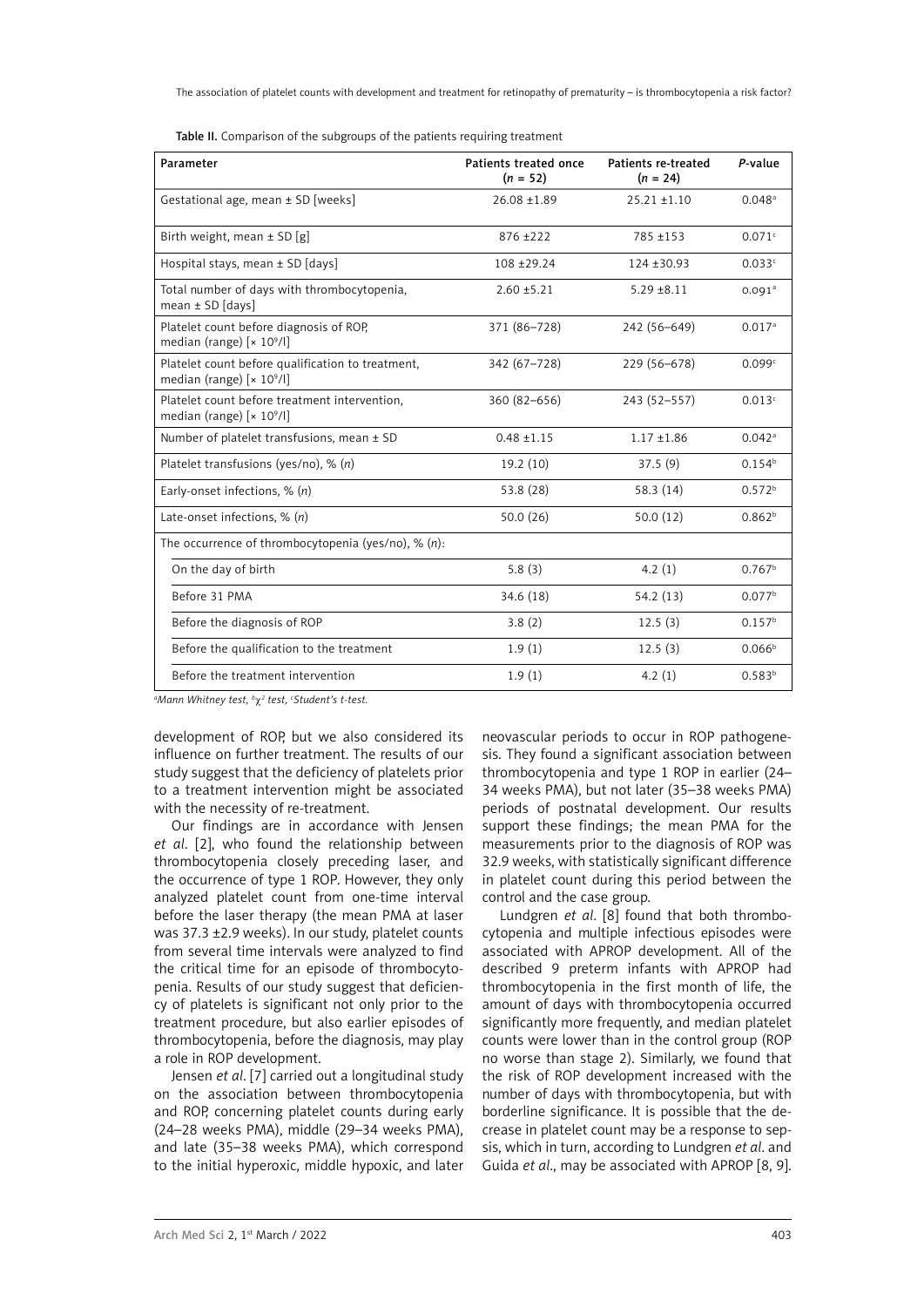To date, anemia and blood transfusions were considered the hematologic risk factors for ROP development [10]. Nowadays, low platelet counts, and their increased activity also became of interest as new possible contributors to ROP development. Recently Tao *et al*. [11] indicated the possible relationship between ROP and mean platelet volume (MPV) as a useful marker of platelet activity. Results of the study suggest that larger platelets may be metabolically and enzymatically more active and by that means, they may play a role in the occurrence of ROP.

In agreement with Vinekar *et al*. [10] who described spontaneous resolution of aggressive posterior ROP after correcting thrombocytopenia by platelet transfusions, the results of our study confirmed that a higher platelet count may stimulate spontaneous resolution of ROP. Additionally, in our study, the occurrence of thrombocytopenia was significantly more frequent, and the median platelet count before the diagnosis of ROP was lower in the case group. Moreover, the ROC curve analysis suggested the cut-off point between these groups as  $232 \times 10^9$ /l; therefore, platelet count higher than 232  $\times$  10<sup>9</sup>/l may be a good indicator of ROP with a mild course.

Further analysis concerned the subgroups of treated patients. Part of them who required re-treatment had significantly lower platelet counts before the diagnosis of ROP and before the first intervention than patients in whom first line of treatment was sufficient. These results could be interpreted either as positive influence of higher platelets levels on the effectiveness of ROP treatment or lower platelet count on greater severity of ROP. Vinekar *et al*. [10] also suggested the association between the platelet count less than 100 × 10<sup>9</sup>/l and the development of severe disease (APROP in all 9 of described cases).

Considering the thrombocytopenia as a potential risk factor for ROP development, some authors proposed platelets transfusions as a new treatment strategy of ROP [2, 10].

In this study, the possible role of platelet transfusions was also examined; an indication for platelets transfusion was platelet count less than 50  $\times$  10<sup>9</sup>/l. There was no correlation of platelet transfusions between patients who required treatment and patients with ROP regression, but patients re-treated needed significantly higher mean number of platelet transfusions than patients once treated.

Similar results were presented by Sanack *et al*. [12] who indicated thrombocytopenia as a predictive variable for ROP in logistic regression analysis (RR = 6.69, 95% CI: 2.83–15.9). Their results showed a significant difference in the occurrence of thrombocytopenia between patients treated and control group ( $p < 0.001$ ), with no association of thrombocyte transfusions or number of these procedures ( $p = 0.104$ ,  $p = 0.073$ , respectively) between these two groups.

In our study, the occurrence of early- and late-onset infections was compared between the groups. Only late-onset infections were statistically more frequent in patients with ROP that required treatment in comparison to the control group. Moreover, there was no association between occurrence of any infections and requirement of re-treatment. Borroni *et al*. [13] presented a significant association with the occurrence of ROP and sepsis (bacterial and/or fungal infections, diagnosed by means for a positive culture of blood and/or cerebrospinal fluid), including early and late-onset infections (after the third day of life). In the multivariate analysis, sepsis seemed to be independent factor leading to agressive posterior ROP but was not statistically related to the requirement of laser therapy. According to these results, congenital infections should probably not be suggestive in the course of ROP; however, later infections may be critical in its development.

In conclusion, this study confirmed that the occurence of thrombocytopenia before the diagnosis is associated with ROP development. The deficiency of platelets before the procedure may influence the treatment process. Furthermore, late-onset infections seem to be more significant in ROP development than intrauterine infections. Therefore, preterm infants with the history of thrombocytopenia and infections should be monitored carefully by ophthalmologists.

# Conflict of interest

The authors declare no conflict of interest.

#### References

- 1. Italiano JE, Richardson JL, Patel-Hett S, et al. Angiogenesis is regulated by a novel mechanism: pro- and antiangiogenic proteins are organized into separate platelet alpha granules and differentially released. Blood 2008; 111: 1227-33.
- 2. Jensen AK, Ying GS, Huang J, Karp K, Quinn GE, Binenbaum G. Thrombocytopenia and retinopathy of prematurity. J AAPOS 2011; 15: e3-e4.
- 3. Quinn GE, Fielder AR. Retinopathy of prematurity. In: Taylor D, Hoyt C, editors. Taylor and Hoyt's Paediatric Ophthalmology and Strabismus. New York: Elsevier Saunders; 2017. p. 443-55.
- 4. Ulusoy E, Tüfekçi O, Duman N, Kumral A, Irken G, Ören H. Thrombocytopenia in neonates: causes and outcomes. Ann Hematol 2013; 92: 961-7.
- 5. Dreyfus M, Kaplan C, Verdy E, Schlegel N, Durand-Zaleski I, Tchernia G. Frequency of immune thrombocytopenia in newborns: a prospective study. Immune Thrombocytopenia Working Group. Blood 1997; 89: 4402-6.
- 6. Early Treatment For Retinopathy Of Prematurity Cooperative Group. Revised indications for the treatment of retinopathy of prematurity: results of the early treat-